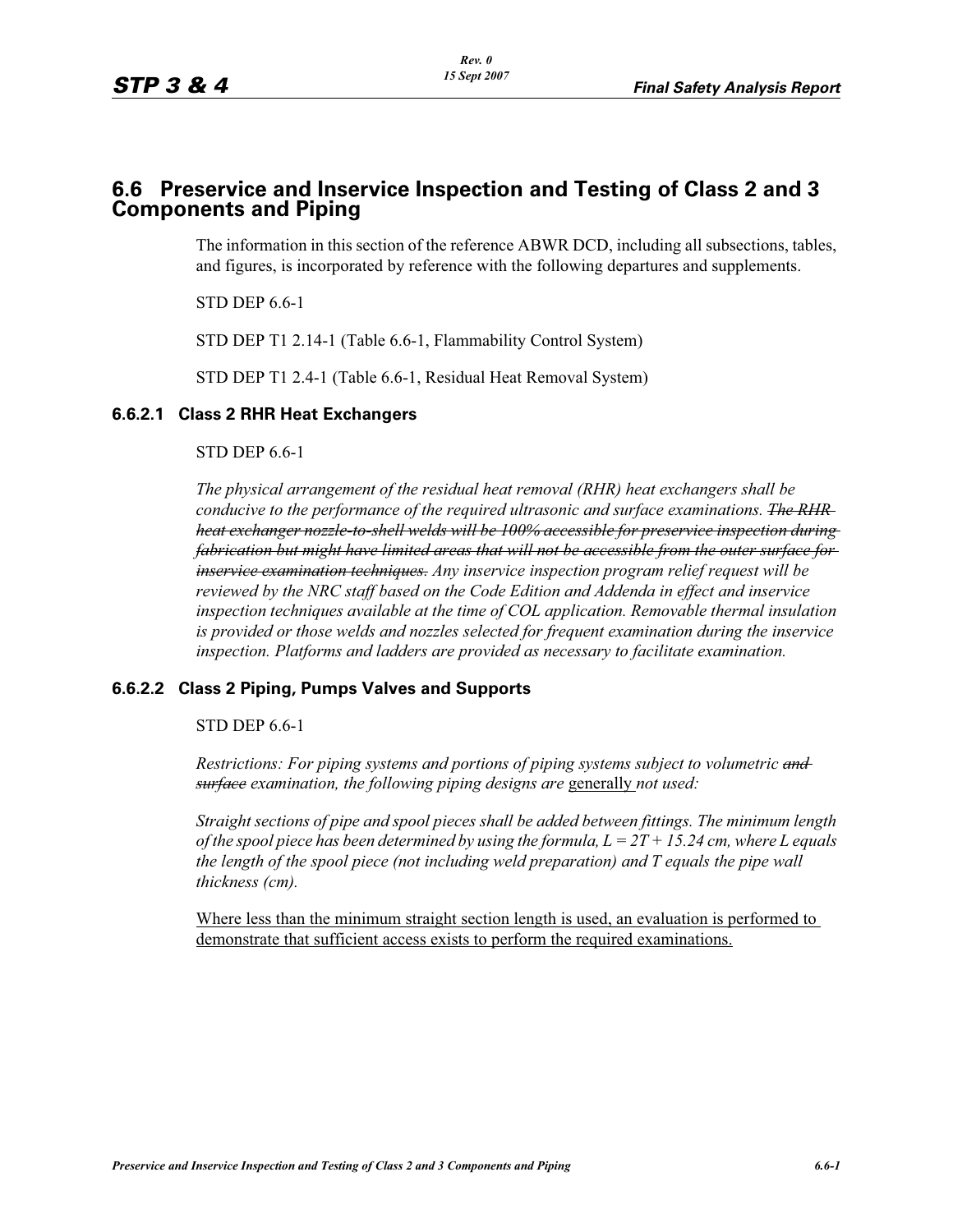## **6.6.9 COL License Information**

## **6.6.9.1 PSI and ISI Program Plan**

The following site-specific supplement addresses COL License Information Item 6.10.

STPNOC will prepare a comprehensive plant-specific PSI and ISI program plan. This plan is outlined in reference ABWR DCD Section 6.6 for class 2 and 3 components and in reference ABWR DCD Section 5.2 for class 1 components. This plan will be submitted to the NRC at least 12 months prior to commercial power operation for the respective unit, based on the final as-built plant configuration, addressing specific welds, bolting, pipe supports, etc. There will be a separate plan for Unit 3 and for Unit 4. (COM 6.6-1)

The initial inservice examinations conducted during the first 120 months of operation will comply, to the extent practical, with the requirements of the ASME B&PV Code Section XI Edition and Addenda incorporated by reference in 10 CFR 50.55a(b) on the date 12 months prior to the date of issuance of the operating license, subject to modifications listed by the reference sections.

The inservice examinations conducted throughout the service life of the plant will comply, to the extent practical, with the requirements of the ASME B&PV Code Section XI Edition and Addenda incorporated by reference in 10 CFR 50.55a(b) 12 months prior to the start of the inspection interval, subject to limitations listed by the reference sections.

## **6.6.9.2 Access Requirement**

The following standard supplement addresses COL License Information Item 6.11.

The plans for NDE during design and construction are incorporated in order to meet all access requirements of the regulations, per IWC 2500 and IWD 2500 (Subsection 6.6.2). As an integral part of the design process, the access requirements are incorporated in the applicable specifications.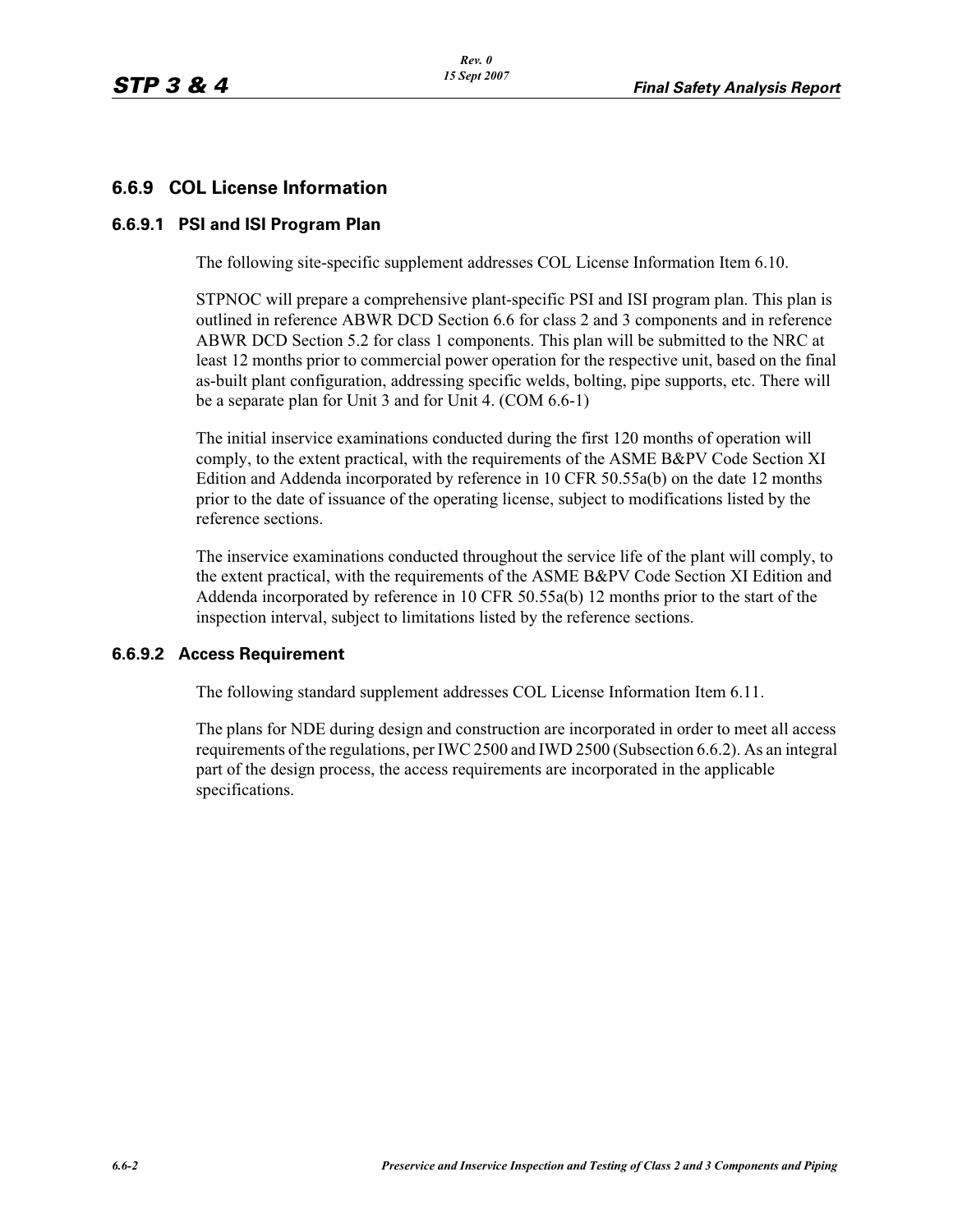|         |        |                                                | Table 6.6-1 Examination Categories and Methods                                                                                                                                                                                                                 |                                        |              |                                |        |
|---------|--------|------------------------------------------------|----------------------------------------------------------------------------------------------------------------------------------------------------------------------------------------------------------------------------------------------------------------|----------------------------------------|--------------|--------------------------------|--------|
| Quality | System |                                                |                                                                                                                                                                                                                                                                | <b>P&amp;ID</b>                        | Sec. XI Exam |                                | Exam   |
| Group   | Number | System Title<br>System                         | <b>Description</b>                                                                                                                                                                                                                                             | Diagram                                | Cat.         | <b>Items Examined</b>          | Method |
| Ψ       | H      | Fl <del>ammability</del><br><del>Control</del> | <del>rom valves F006.1 &amp; B up to and</del><br><del>including the recombiner skids A &amp; B</del><br>Piping fi                                                                                                                                             | <del>Figure 6.2</del><br>$\mathcal{F}$ |              |                                |        |
|         |        |                                                | All pressure-retaining components and<br><del>piping</del>                                                                                                                                                                                                     |                                        | ₽₽           | External Surfaces<br>Alote 7)  | FL7    |
|         |        |                                                | <b>Integral attachments</b>                                                                                                                                                                                                                                    |                                        | ₽₽           | <del>Welds (Note 8)</del>      | FLA    |
|         |        |                                                | Piping and Component Supports                                                                                                                                                                                                                                  |                                        | $F\!A$       | Supports (Note 6)              | 円      |
|         |        |                                                | All Class C piping 20A, 25A, 50A, 80A and Figure 6.2 Exempted per<br><del>100A in diameter, i.e</del><br>SRV discharge line<br><del>small process lines</del><br>- <del>test connections</del><br>- instrument lines<br>- chain tines<br>- <del>and atc.</del> | $\hat{\theta}$                         | 0221 AM      |                                |        |
|         |        |                                                | A <del>ll pressure retaining components and l</del><br><del>Burdid</del>                                                                                                                                                                                       |                                        | ЪФ           | External Surfaces<br>tt of the | なけん    |
|         |        |                                                | attachments<br><del>lutogral</del>                                                                                                                                                                                                                             |                                        | क्ष          | Helds Hete 8                   | देम्प  |
|         |        |                                                | <del>nd Component Supports</del><br><del>Piping a</del>                                                                                                                                                                                                        |                                        | 1            | Supports (Note 6)              | fith   |
|         |        |                                                |                                                                                                                                                                                                                                                                |                                        |              |                                |        |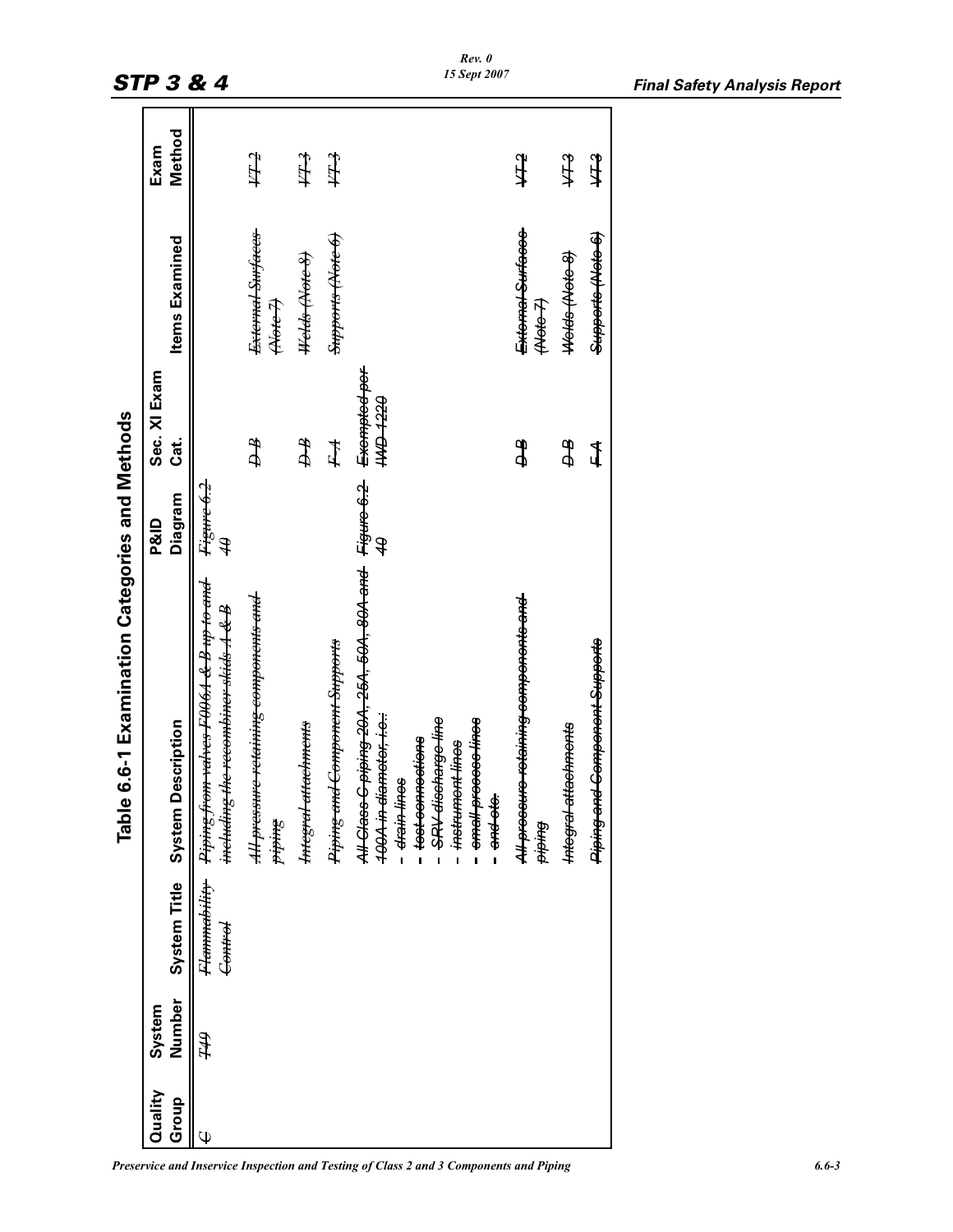|         |        |              | 6.6-1 Examination Categories and Methods<br><b>Table</b>                                                                                                                                 |                             |              |                               |        |
|---------|--------|--------------|------------------------------------------------------------------------------------------------------------------------------------------------------------------------------------------|-----------------------------|--------------|-------------------------------|--------|
| Quality | System |              |                                                                                                                                                                                          | <b>P&amp;ID</b>             | Sec. XI Exam |                               | Exam   |
| Group   | Number | System Title | <b>Description</b><br><b>System</b>                                                                                                                                                      | Diagram                     | Cat.         | <b>Items Examined</b>         | Method |
|         | E11    | RHR (Cont.)  | 150A-RHR-022 Piping                                                                                                                                                                      |                             |              |                               |        |
|         |        |              | Integral attachments                                                                                                                                                                     |                             | ပု<br>ပ      | Welds (Note 3)                | Σh     |
|         |        |              | All pressure-retaining components and<br>piping                                                                                                                                          |                             | ∓<br>ئ       | External surfaces<br>(Note 5) | $VT-2$ |
|         |        |              | Piping and component supports                                                                                                                                                            |                             | ∱∟<br>⊾      | Supports (Note 6)             | $VT-3$ |
|         |        |              | suction lines to RHR from valves<br>cooling suction lines of RHR <b>B&amp;CA</b> , B<br>including connection to the shutdown<br>F016B-&-C-F016A,B & C up to and<br>Fuel pool<br>ပ္ပ<br>စ | Figure 5.4-<br>$10$ sh. $2$ |              |                               |        |
|         |        |              | 300A-RHR-215 Piping                                                                                                                                                                      |                             | $C$ -F-2     | Welds (Note 1)                | UT, MT |
|         |        |              | 300A-RHR-114 Piping                                                                                                                                                                      |                             |              |                               |        |
|         |        |              | 300A-RHR-099 Piping                                                                                                                                                                      |                             |              |                               |        |
|         |        |              | Integral attachments                                                                                                                                                                     |                             | ი<br>ი       | Welds (Note 3)                | Ξ      |
|         |        |              | All pressure-retaining components and<br>piping                                                                                                                                          |                             | ∓<br>ن       | External surfaces<br>(Note 5) | $VT-2$ |
|         |        |              | Piping and component supports                                                                                                                                                            |                             | ∱∟<br>∟      | Supports (Note 6)             | $VT-3$ |
|         |        |              |                                                                                                                                                                                          |                             |              |                               |        |